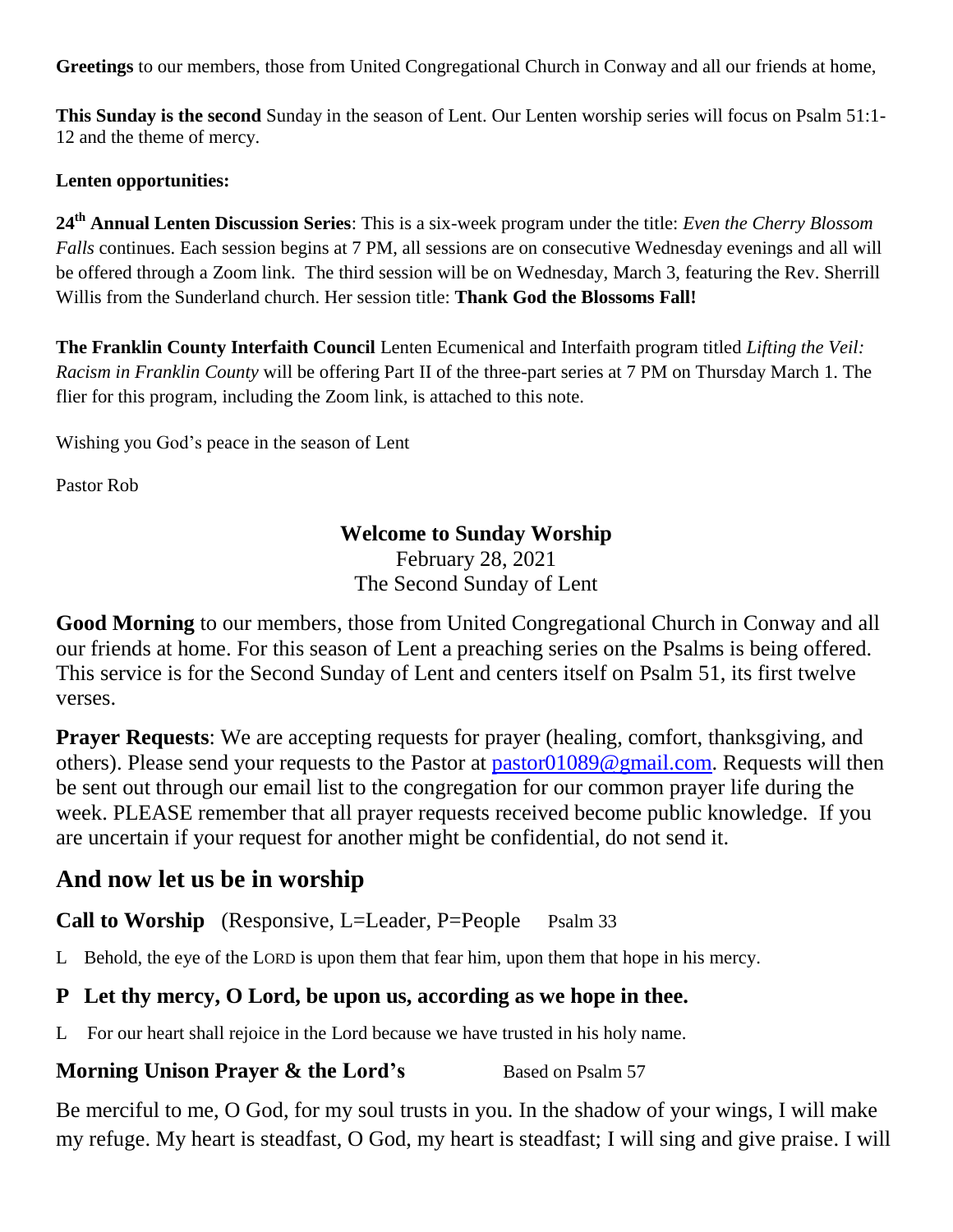praise you, O Lord, among the peoples; I will sing to you among the nations. For Your mercy reaches unto the heavens and your truth unto the clouds. Hear now this our gathered prayer that Christ did teach, saying…*Our Father, who art in heaven, hallowed be thy name. Thy kingdom come, thy will be done, on earth as it is in heaven. Give us this day our daily bread and forgive us our debts as we forgive our debtors. And lead us not into temptation but deliver us from evil. For thine is the kingdom and the power and the glory forever. Amen.*

## **Prayers of the People**

Today's prayers center themselves on God's mercy. There will be time for personal prayer and meditation. Let us come before God in prayer.

This is the season of Lent, O God. Another one. Not like the last one. The last one we stopped. We closed. We sheltered. We were anxious, confused, and uncertain. We prayed. We waited. We cried out. Have mercy, O God. This time I am still anxious, still praying and waiting for this to come to an end. I cry out. Have mercy, O God. This is the season of Lent. Another one. It is like so many others. I am invited, once again, to reflect on myself, on my strength of character, my depth of faith, my dedication and devotion as a Christian. I am supposed to take my own measure and see if I am wanting. I am wanting, O God. I want so much, I yearn for so much, and what I want often has nothing to do with what I need, what others need, even the needs of those that I love. I am tempted to turn inward in my incessant self-centered wants. I cry out, have mercy, O God. This is the season of Lent, forty days when we used to fast. We marked each day and we humbled ourselves before you. I look for humility in my life. I search for humility in my community and my nation. I see it in the downtrodden, in those who have experienced your love in their time of trial, in those who live in gratitude, and in those who have understand that life is unrelenting loss. Where else do I see humility? I cry out, have mercy, O God. This is the season of Lent, O God. A time of penitent joy. A time of exploring my lack of determination, lack of resolve, lack of enthusiasm for your vision of creation, your vision of love, and your vision of peace. I am called to lay bare the sins of my nature and I find no joy in this. I find that I am gifted at laying bare the sins of others, even those I do not know, even based on evidence I do not have, and I find joy in this if I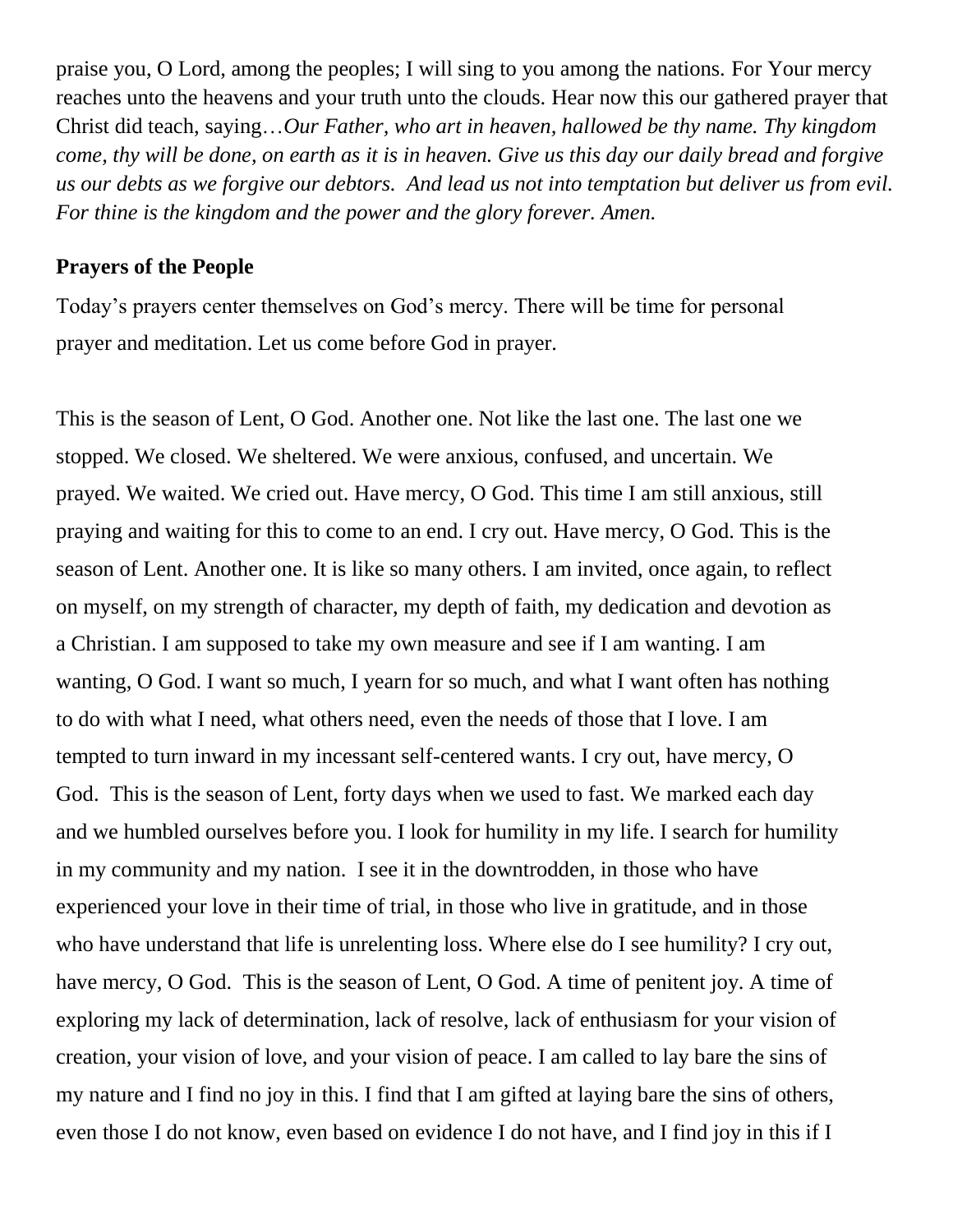am honest. Where do I see your vision? Where do I see your love? Where do I see your peace? I investigate myself and without joy I cry, have mercy, O God. This is the bleak midwinter season of my faith. It is intensely personal, deeply disturbing in its rigor, relentless in its quest for the searching out of truth. In this season, as in all the others, I come before you, O God, in prayer in the hopes of finding your truth and my way. (Personal Prayer and Meditation) This is the season of Lent, O God, even as I cry to you for mercy for my wayward nature,

I pray to find that joy of your love and your peace that will move me ever forward till the time I see you face to face. Amen.

# **Scripture Reading:** Psalm 51:1-12

In the second book of Samuel the story is told that David, while walking on the roof of his palace, saw Bathsheba, who was then the wife of Uriah, having a bath. He immediately desired her and later caused her pregnancy. In an effort to conceal his sin, the king gave the order to his general that Uriah should be placed in the front lines of battle, where he died in combat. David made the now widowed Bathsheba his wife. David's action was displeasing to the Lord, who accordingly sent Nathan the prophet to reprove the king. The king at once confessed his sin and expressed sincere repentance. Bathsheba's child by David was struck with a severe illness and died a few days after birth, which the king accepted as his punishment. Psalm 51 was written by King David after the prophet confronted him following his adultery with Bathsheba. It is often referred to as the Miserere, meaning "God Have Mercy."

During this season of Lent, readings from the Book of Psalms have illustrated the themes for each of the Sundays. Our Theme for the Second Sunday of Lent is Mercy.

Have mercy on me, O God, according to your steadfast love;

according to your abundant mercy blot out my transgressions.

Wash me thoroughly from my iniquity and cleanse me from my sin.

For I know my transgressions, and my sin is ever before me.

Against you, you alone, have I sinned, and done what is evil in your sight, so that you are

justified in your sentence and blameless when you pass judgment.

Indeed, I was born guilty, a sinner when my mother conceived me.